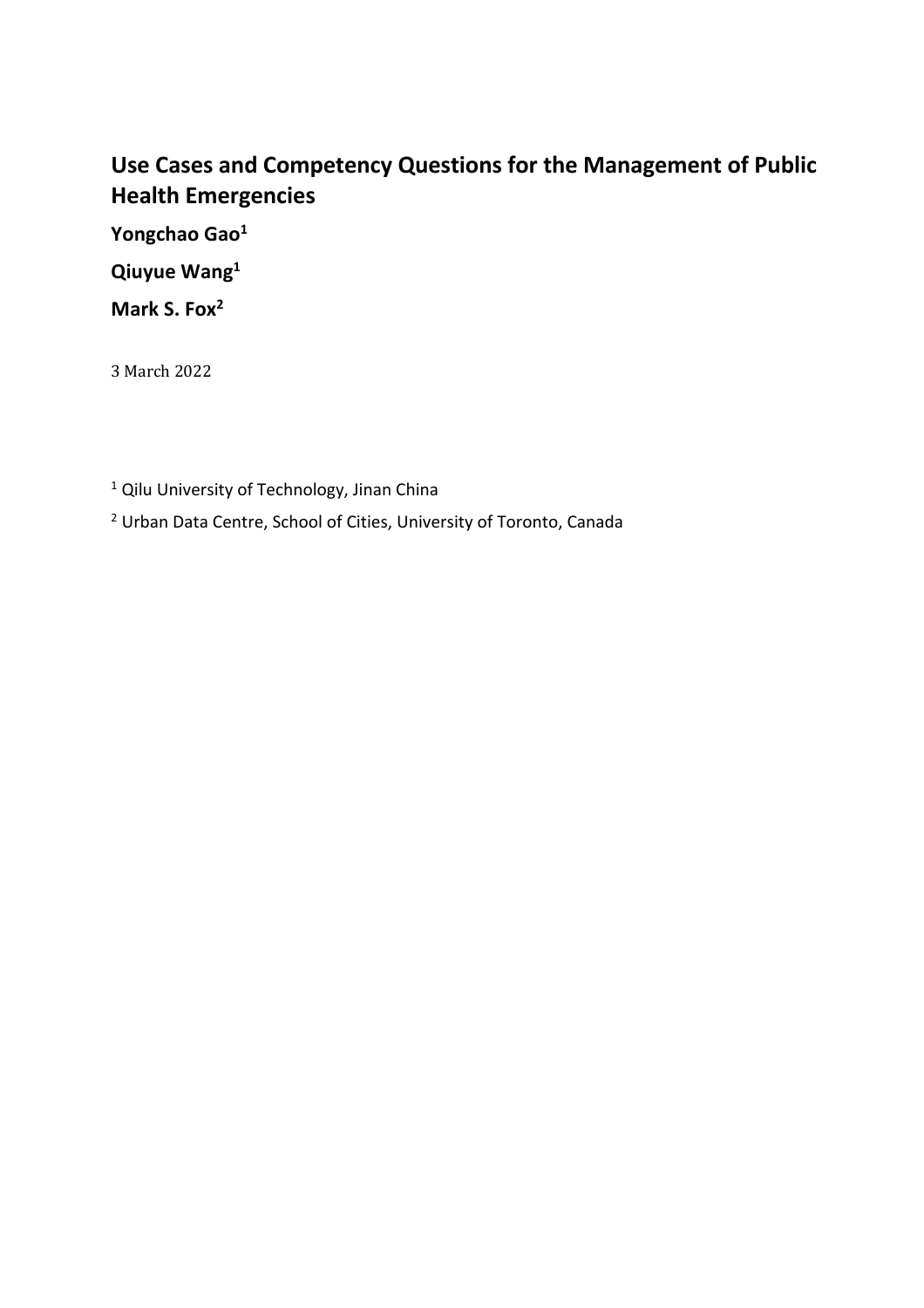# Contents

| 2.11 |  |
|------|--|
| 2.12 |  |
| 2.13 |  |
|      |  |
|      |  |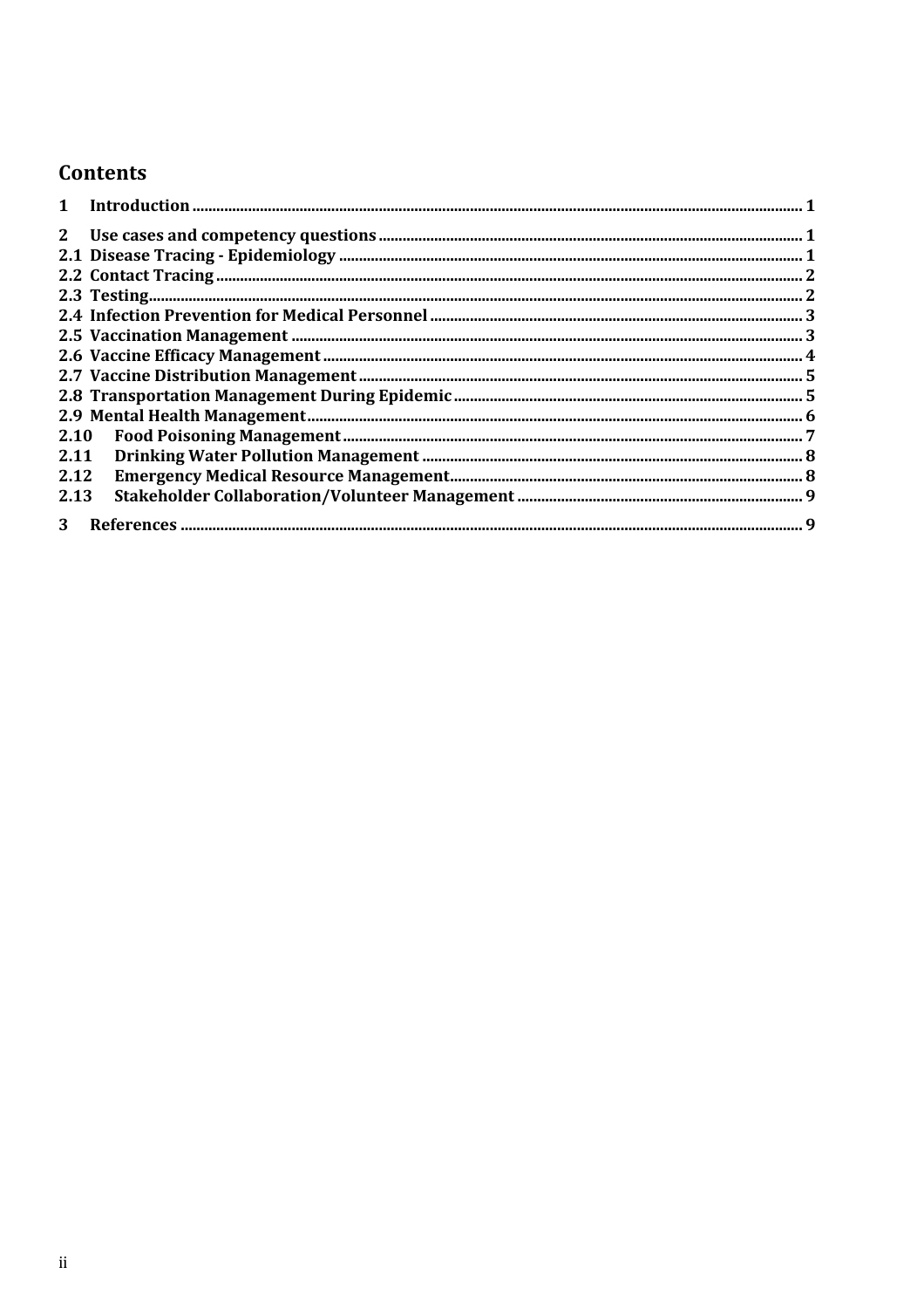# **1 Introduction**

In this report, we define thirteen public health emergencies use cases and corresponding competency questions. Each use case describes a specific persona of public health emergency and a specific task that persona performs that relies upon data to be properly performed. The use cases are drawn from government departments, medical institutions, medical staff, citizens, patients, etc. Competency questions helps to evaluate a public health emergencies related ontology's question answering and/or information retrieval capabilities. [1]

## **2 Use cases and competency questions**

## **2.1Disease Tracing - Epidemiology**

The public health department needs to understand the development and evolution of an epidemic. Some tools and models can help predict future trends and understand various situations that may occur. In addition, the collection and analysis of epidemic data can help estimate the impact of epidemic prevention measures. For example, by comparing the daily infection numbers of the city before and after blocking policies were implemented, it is possible to judge whether the measures are effective. Predicting future trends of epidemics through forecasting tools can help public health departments adjust the duration of epidemic prevention measures. The government also tracks the epidemic in real time in order to formulate timely response measures, coordinate medical resources and equipment and prevent the spread of the epidemic.

Hospitals must test patients when they are admitted to hospitals. If the patient's symptoms are suspected to be an infectious disease, corresponding isolation and treatment measures are taken. The case should be reported to local health and epidemic prevention agencies according to the regulations. The health and epidemic prevention agencies should check for other recent local cases with similar symptoms and send samples for analysis of known or emerging infectious diseases. Once infectious diseases are diagnosed, if the symptoms are severe or the number of cases exceeds a threshold, they must report to the higher authorities. The patient information, such as address, occupation and itinerary should be collected to analyse their potential exposures, in order to determine the source of infection. Some information is summarized by city government and released to the public, such as the number of new confirmed cases, itinerary of cases and regional risk levels.

Competency questions:

- 1) For a patient y that tests positive, what is the patient's demographic information, and where and when were they tested?
- 2) For a patient v that tested positive, what was their movements for the last n hours?
- 3) For a patient v that tested positive, what were their symptoms and when did they appear?
- 4) What was the result of the laboratory analysis of the virus sample from this patient y?
- 5) How many cumulative confirmed cases of the disease d are there in the area a at time t?
- 6) How many cumulative deaths of the disease d are there in the area a during time period p?
- 7) What are the current medium-risk districts in the city  $c$ ?
- 8) What is the reproduction number of disease d in the area a at time t?
- 9) What is the current population of the area a, how many people are seniors, children, etc.?
- 10) Which day had the most confirmed new cases of the disease d during time period p in the area a?
- 11) Does the reproduction number of disease d increase or decrease in the area a at time t compared to the previous day?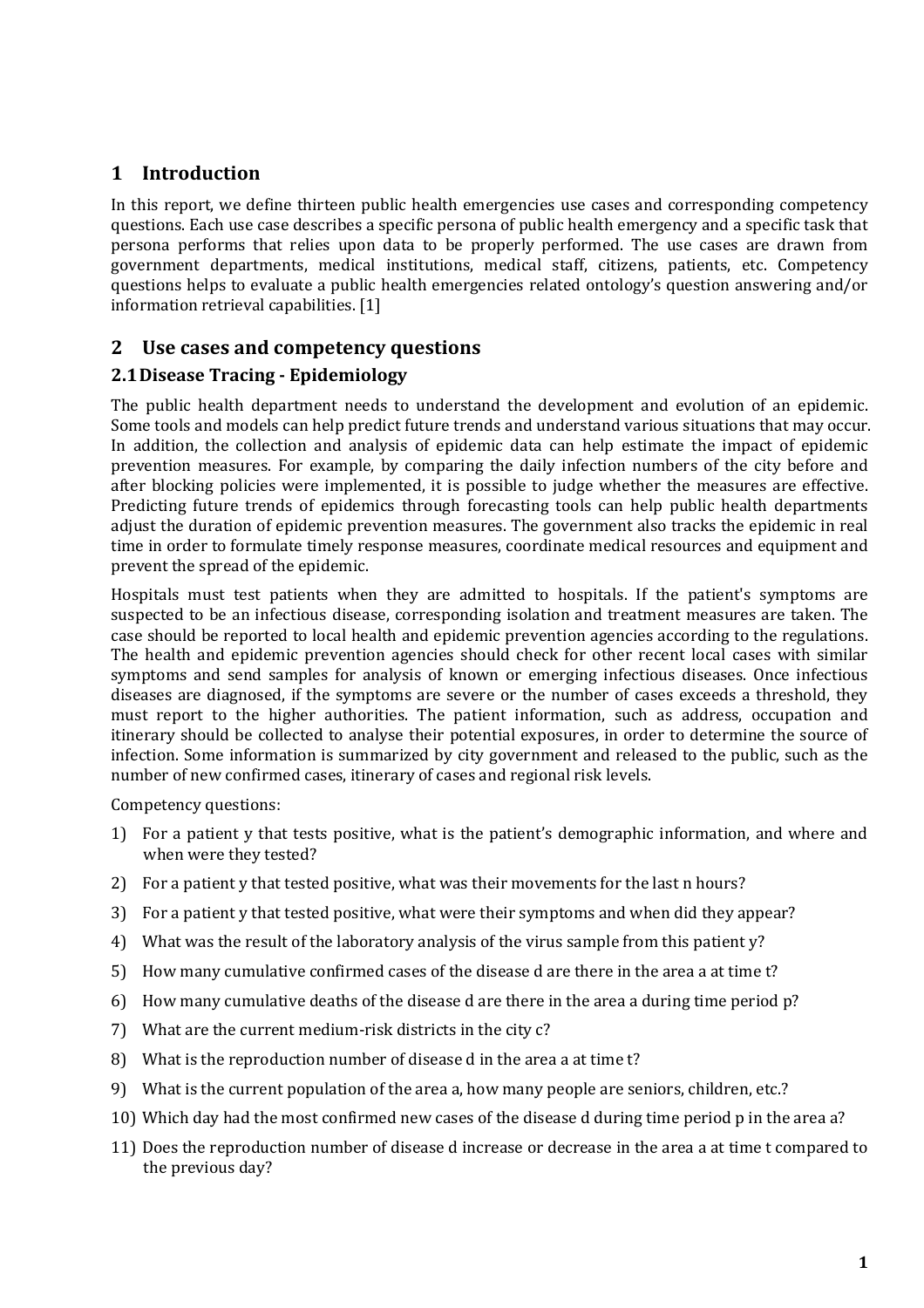- 12) Who was the first confirmed case of the disease d in the area a and when reported the confirmed cases?
- 13) Which areas had 0 confirmed cases of the disease d before time t?
- 14) Whether these patients with similar symptoms had visited the same place during time period p?
- 15) How many and what percentage of the people within the age range  $[x,y]$  have come down with the disease d during the time period p?
- 16) What is the average number of daily infections in a time period p before and after the implementation of the policy z?
- 17) Whether the average number of daily infections in a time period p bounced back after the cessation of the policy z?
- 18) How many new hospitalizations, intubations, and ICU admissions due to the disease d are there in the area a at time t?
- 19) How many Emergency Services calls (e.g. paramedic/ambulance) due to the disease d are there in area a at time t?

#### **2.2Contact Tracing**

A citizen took the train from Beijing back to his home in Jinan. He felt unwell after returning home. He is not sure if he has a common cold or COVID-19. He first used an APP on their phone to determine if there are new cases of COVID-19 in a district of Beijing he had been to, and then he searched the trains he took to determine whether there were any passengers with confirmed COVID-19 among his fellow travelers. The public health department must contact everyone the citizen came into contact over the last 7 days.

Competency questions:

- 1) Where has the citizen x been to during time period p?
- 2) Has the citizen x taken the public vehicle recently? If so, what was the vehicle number, when and where did the citizen x get on and off the vehicle, and where did they sit in the vehicle?
- 3) Who were the other passengers on the vehicle that the citizen x took at time t?
- 4) Are there confirmed cases in the location I that the citizen x has been to during time period p?
- 5) Who were exposed to the citizen x in the location  $l$  during time period  $p$ ?

#### **2.3Testing**

Person wishes to determine whether they have a disease. They search on a government online system that identifies where they can have the test performed, and schedules an appointment for them. Once the test is performed, the person can check online for the status of the test. The public health department can also review testing results, time and location. When a testing result of a patient is positive, the hospital reports it to public health department and immediately isolate the patient for further testing and treatment.

Covid-19 has revealed great disparities across groups defined by age, comorbidities, occupation and many other characteristics. Public health department needs to collect sociodemographic data and conduct further analysis to more fully understand the impacts of COVID-19 on vulnerable populations in order to inform actions to mitigate these effects and promote equitable health outcomes. It is important to protect vulnerable persons as much as possible.  $[2]$ 

Competency questions:

1) Which hospitals provide testing for the disease d in the area a at time t?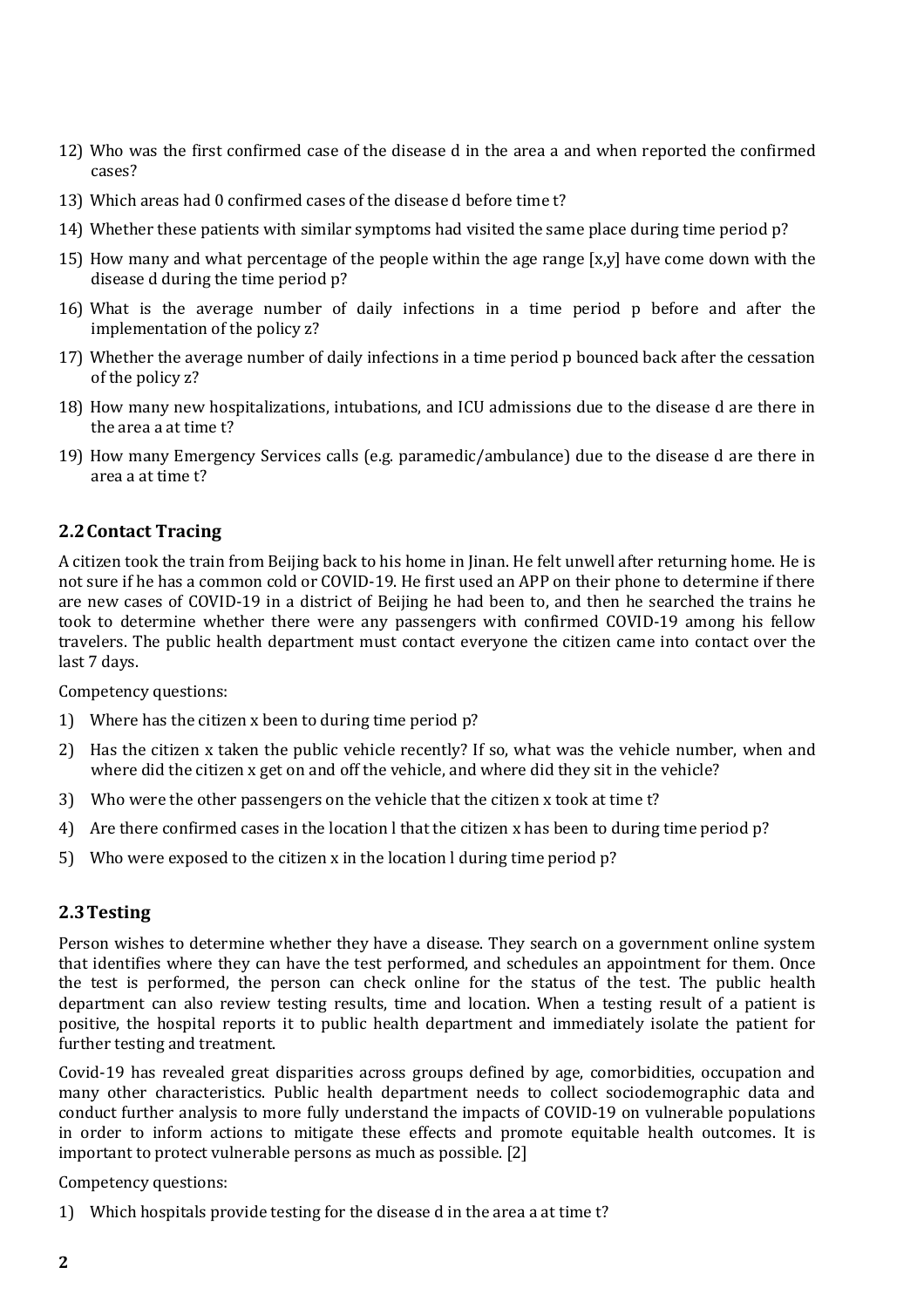- 2) Where, when and what was the result of citizen x's last epidemic test for disease d?
- 3) If positive, what is the end date for self-isolation of citizen x?
- 4) Was the citizen x symptomatic at time of test for disease d?
- 5) If the citizen tested positive, what comorbidities do they have?
- 6) When can a citizen make an appointment for testing of disease d at hospital  $h$ ?
- 7) How many citizens have made an appointment to perform a test of disease d at hospital h during time period p?
- 8) How many/percentage of people tested positive/negative for disease d in area a during time period  $p$ ?
- 9) How many laboratory tests for the disease d are being done in area a at time t?
- 10) What is the percentage positivity rate for disease d of all laboratory tests in area a at time t?
- 11) What is the prevalence of Mutations of Interest or Variants of Concern?
- 12) What was the reason for obtaining test for disease d of citizen x?
- 13) Does the citizen x require referral to public health department for contact tracing?
- 14) What is the likelihood of error for citizen x's test result for disease d?
- 15) What areas experienced clusters/outbreaks during time period p?

## **2.4Infection Prevention for Medical Personnel**

The public health department must ensure the health of medical personnel. Medical personnel should report their symptoms each day and be tested regularly. Once medical personnel are infected, they should be isolated and treated immediately and their close contacts should be traced to avoid nosocomial infection.

The department also needs to coordinate medical personnel based on the severity of the epidemic and the number of patients, and decide whether to redeploy doctors and nurses from other regions to avoid medical personnel shortages.

Competency questions:

- 1) What are the symptoms of medical person x on day  $y$ ?
- 2) What is the test result for medical person x on day  $y$ ?
- 3) What is the planned and actual number for each category of medical personnel for day y?
- 4) Which medical personnel in the hospital h have/have not been fully vaccinated?
- 5) Which medical personnel in the hospital h are temporarily redeployed from other regions?
- 6) Who is the epidemic prevention worker for location  $l$  at time  $t$ ?
- 7) Are there any medical personnel currently infected with disease d in the hospital h? If so, how many?

## **2.5Vaccination Management**

The public health department wishes to manage the roll out of vaccinations to the population. They have developed a risk-based system that takes into account, pre-existing conditions, age, living environment, etc. They wish to both notify who is eligible for a vaccine, and where and when to get it. Citizens obtain information related to vaccination through the system so as to obtain vaccination conditions, vaccination locations and charging rates, etc. Once someone receives a vaccine, they want to track their receiving of boosters, and remind people when the booster is available. Public health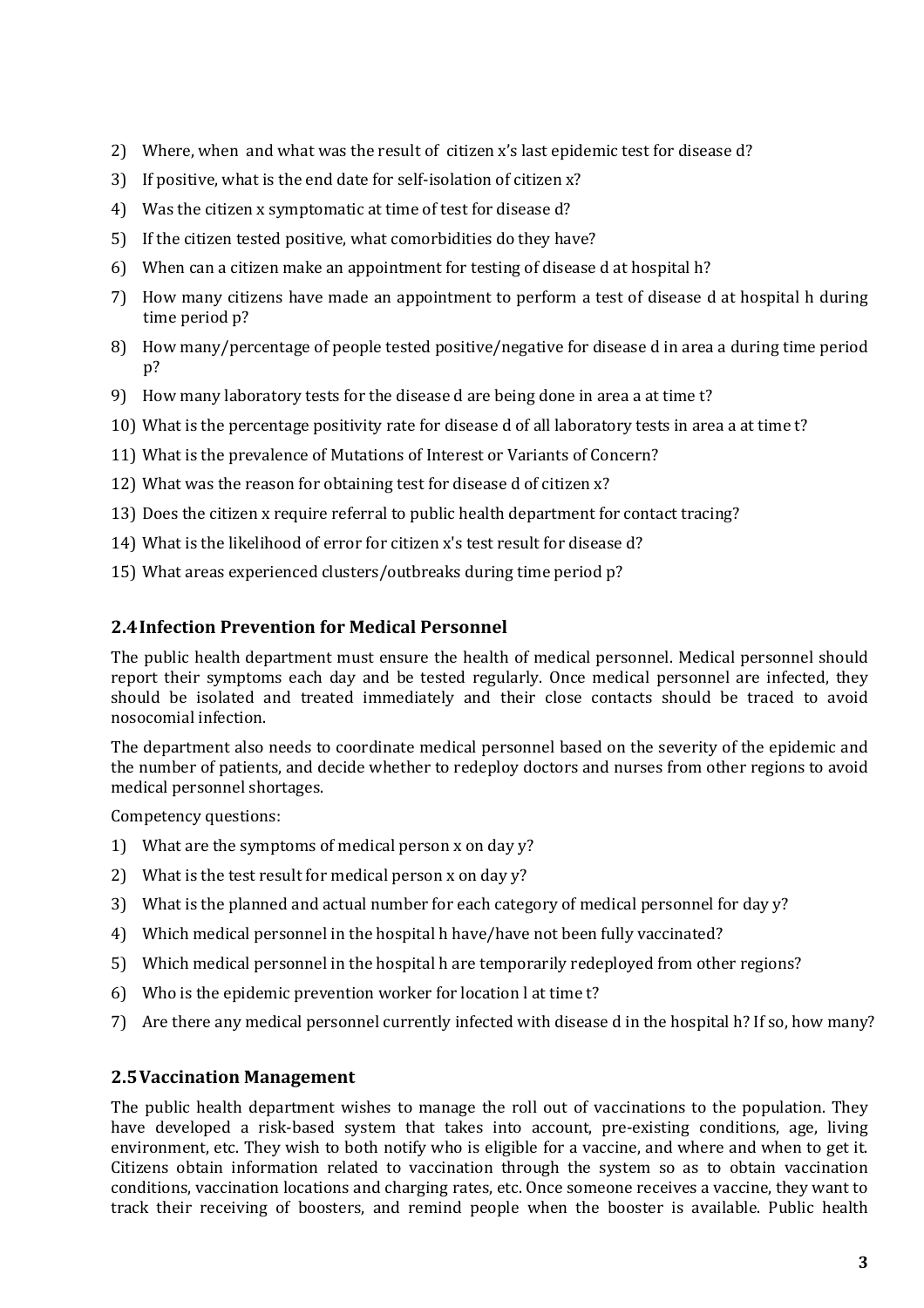department also needs to inform and promote vaccines to citizens and overcome barriers to vaccine acceptance based on vaccination rates. For example, SMS reminders of vaccination are sent to eligible people through the system.

A hospital provides testing and vaccination services of an epidemic disease, and they want to know the status of these people after the vaccination and whether they have had any adverse reactions. Using the information of the patient registered in the system, the hospital contacted them and collected information about their symptoms after receiving the vaccine.

The system will also support the querying of the data by various organizations to ascertain whether a person is fully vaccinated. For example, if a child is eligible to return to school, or a front-line healthcare worker can return to work.

Competency questions:

- 1) Who is eligible, and has not received, for the n<sup>th</sup> dose of vaccine against the disease d in area a?
- 2) Where has the citizen x been vaccinated against the disease d, and how many doses have they received?
- 3) What proportion of people in area a are in Highest Priority group,  $2^{nd}$  highest,  $3^{rd}$  highest, etc. for receiving the vaccine against the disease d?
- 4) What is the proportion of people who have received notice of eligibility for vaccine against the disease d in their primary language in the area a?
- 5) What is the proportion of people in area a who indicate that they have confidence in the vaccine against the disease d (confidence rate)?
- 6) What is the proportion of people in area a who indicate that they will consent to receiving a vaccination against disease d (acceptance rate)?
- 7) What is the proportion of people in area a who indicate that they want to book an appointment of the vaccine against the disease d?
- 8) What actions are being taken to listen to social media and counter vaccine against the disease d misinformation in area a?
- 9) How many (and/or percentage) people in area a have received the  $n<sup>th</sup>$  dose of vaccine for disease d at time t?
- 10) How many (and/or percentage) of people in age range r have received the  $n<sup>th</sup>$  does of vaccine for disease d at time t?
- 11) Which hospitals provide vaccination for the disease d in area a at time t?

#### **2.6Vaccine Efficacy Management**

Due to the speed with which vaccines are being developed, the length of time of stage 3 testing and size of the test group, test results may not provide sufficient information as to the efficacy of a vaccine. Public Health would like to track each person who has received a vaccine and if they have experienced Adverse Events Following Immunization (AEFIs). In particular, they would like to track whether they have become ill and if so what are the symptoms, if they have visited as hospital, if they have been admitted to a hospital, have been in intensive care and have died. This information will be used to better understand who should receive the vaccine, the period during which its efficacy increases/decreases, mortality rates, side effects, etc.

Competency Questions:

- 1) When and what vaccine did the citizen x received?
- 2) What is the contact information of a vaccinated citizen x for disease d?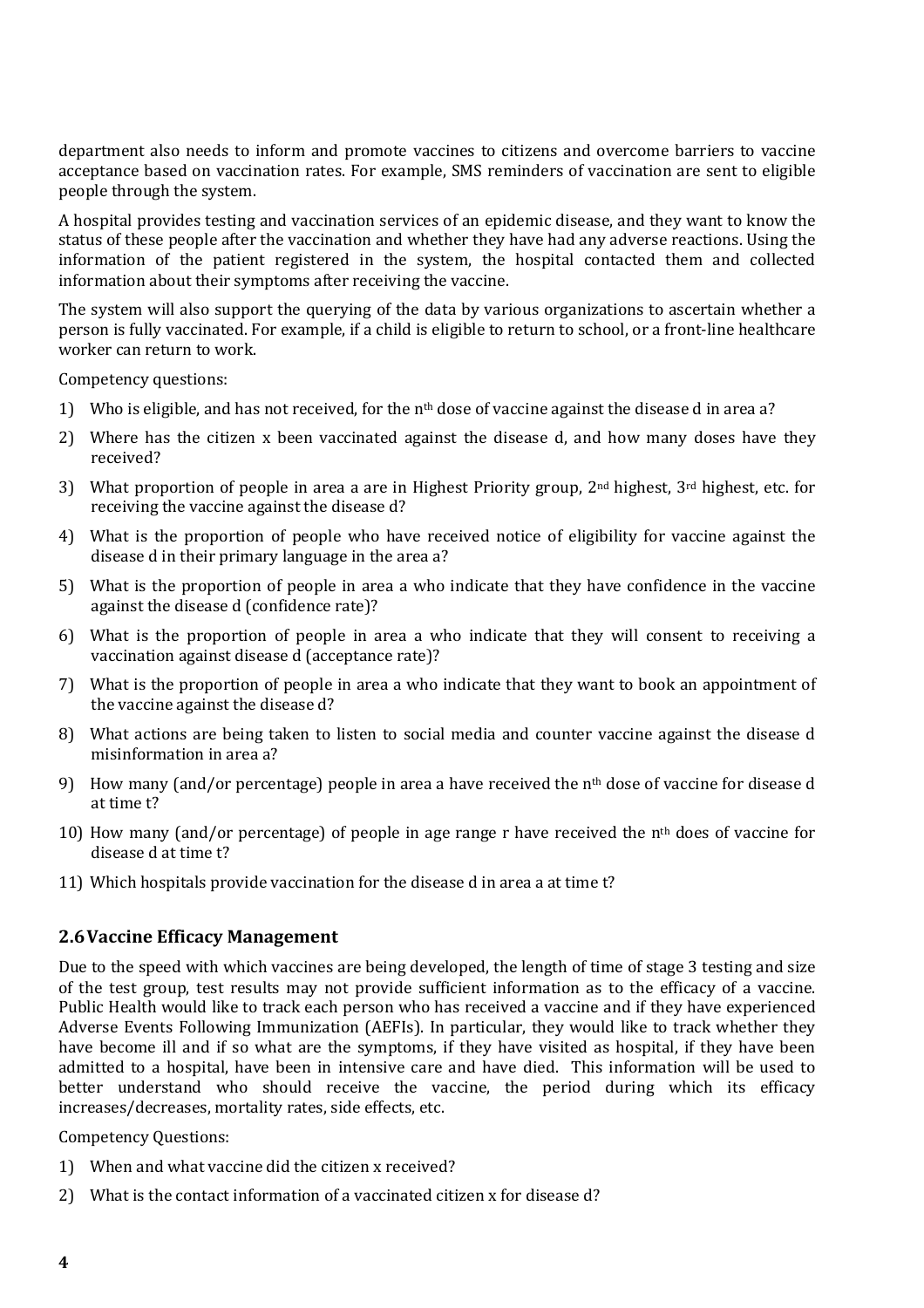- 3) What category of AEFI (including Local, Systemic, Allergic, Neurological, Other) did the vaccinated citizen x experience and when?
- 4) How long after the citizen x receive his/her  $n<sup>th</sup>$  dose did he/she experience an AEFI?
- 5) Does the citizen x meet the case definition for an AEFI (i.e. temporal relationship with vaccine and not due to other known cause)?
- 6) Did the citizen x with an AEFI have any relevant medical history (concomitant medications, known allergies, acute illness)?
- 7) Has the citizen x had an AEFI with previous immunization?
- 8) Has a report of citizen x been submitted to the AEFI committee/governing body?
- 9) Did the citizen x test positive for the epidemic disease d following at least one vaccine dose (partial or full vaccination)?
- 10) Did the citizen x test positive for the epidemic disease d prior to onset of immunity (within 14 days of first dose)?
- 11) Did the citizen x test positive for the epidemic disease d following full immunization (actual breakthrough case)?
- 12) Did the citizen x seek medical attention, and if so where and for what?
- 13) Was the citizen x admitted to the hospital, if so why?
- 14) Was the citizen x admitted to intensive care, and if so how long were they there?
- 15) Did the citizen x die, and if so how long after receiving their first or second dose?

#### **2.7 Vaccine Distribution Management**

The city/state/province/country receives vaccines from multiple sources both within the country and outside of it. The distribution team has to know when and where and what type of vaccine they are receiving. They have to be able to distribute it across the country. They have to manage distribution centres at both the regional and local levels. They have to know the status of all vaccines through the supply and distribution chain. They have to balance supply and demand. They have to move quickly in response to changes in supply and demand.

Competency questions:

- 1) What are the planned shipments of vaccine x that are to be received from manufacturer m during time period t?
- 2) What is the inventory of vaccine x at location  $y$ ?
- 3) What is the status of vaccine  $x$  at location  $y$ ?
- 4) What is the planned allocation of vaccine x for location y during time period t?
- 5) How many vials/doses of vaccine x were delivered to location y during time period t?
- 6) How many doses of vaccine x were administered at location y during time period  $t$ ?
- 7) How many citizens have made an appointment today to be vaccinated at location y?

#### **2.8Transportation Management During Epidemic**

The government may need to manage public transportation, travel and emergency supplies transportation to prevent the spread of an epidemic. For example, for some high-risk areas, local road and waterway transport, urban public transport, railway transport and civil aviation transport services need to be suspended. The government departments also need to allocate vehicles to ensure the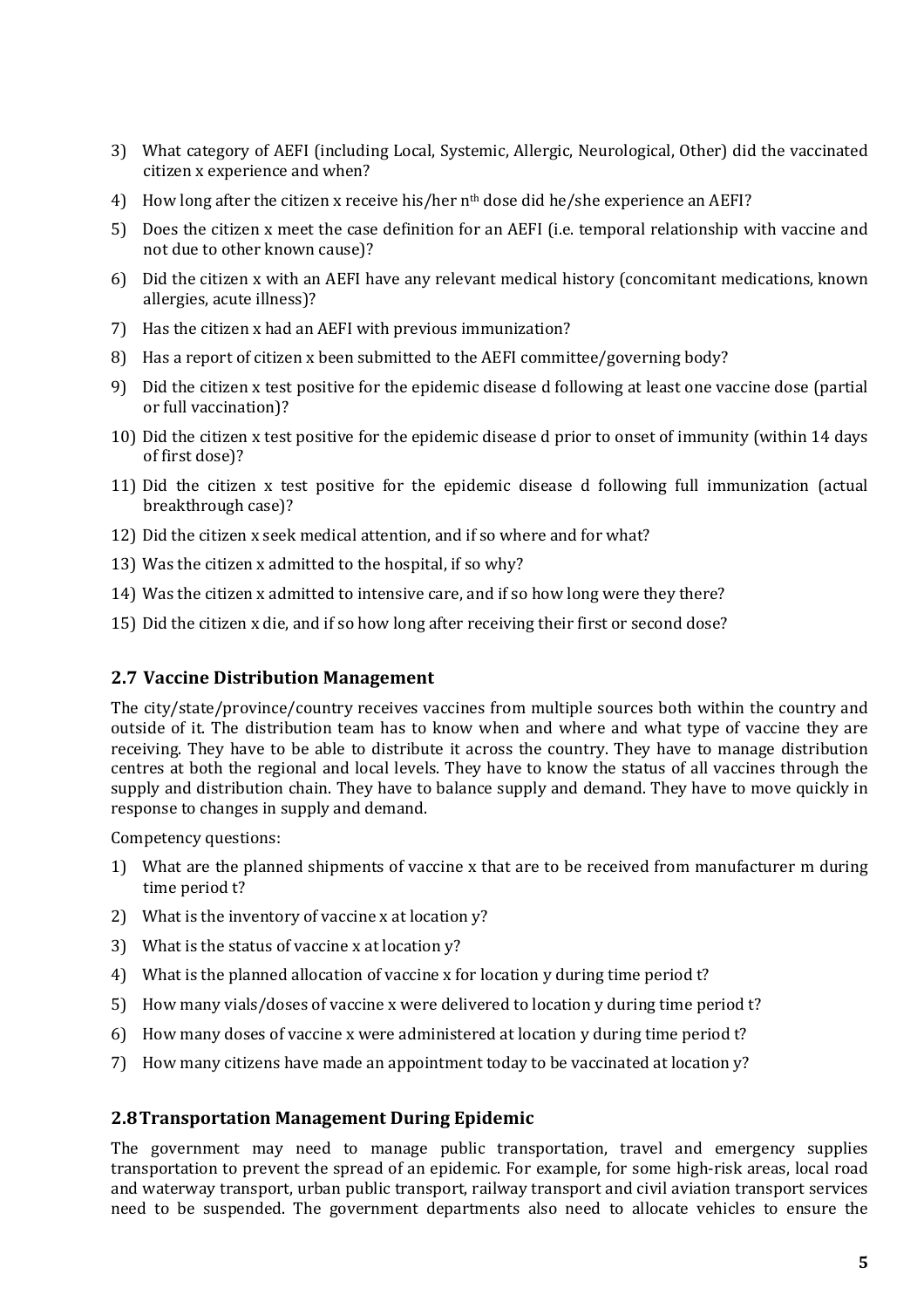commuting of medical personnel, police officers, epidemic prevention workers and those involved in the operation of basic city services, as well as the transportation of epidemic related resources. For areas with low risk, the government may wish to set up sites to check and register people entering the area on public transport or private vehicles to avoid importing cases. Governments should also release information on local traffic control measures and suspension of passenger services in a timely manner.

Competency questions:

- 1) What public transportation is suspended during time period p?
- 2) How many people arriving in the city c at time t are from medium-risk areas?
- 3) Which streets or roads are closed at time t in the area a?
- 4) How many private vehicles entering the city c was checked at site s during time period p?
- 5) How many people entering the city c in total during time period  $p$ ?
- 6) Can a citizen x in location  $11$  still get to location  $12$  at time t?
- 7) What is the epidemic risk level of location I?
- 8) What vehicles are allocated to moving medical personnel, essential workers, resources, etc.?
- 9) When will a suspended public vehicle v resume service?

#### **2.9Mental Health Management**

An epidemic has an impact not only on people's physical health, but also on their mental health. There has been a significant increase in the number of people suffering from mental stress as a result of an epidemic. People fear being out in public, they are concerned with the health of family and friends, they fear losing their jobs, they fear losing their homes, they fear what the future will bring. These worries and fears are normal psychological events. In addition, there is particular concern with the mental stability of essential services providers. Public health department should pay attention to mental health of its citizens and essential service providers, and plan for and deliver support where possible.

Competency questions:

1) What proportion of people in area a report their current mental health state as "Very good" or "Excellent"?

2) What proportion of people in area a report that they are concerned about their mental health?

- 3) What proportion of people in area a report increased feelings of loneliness or isolation?
- 4) What proportion of people in area a report increased feelings of depression and/or anxiety?
- 5) What proportion of people in area a report that they are concerned about their personal finances?
- 6) What is the median wait time for psychiatric care in area a at time  $t$ ?

7) What is the median wait time for psychological care and/or psychotherapy in area a at time t?

8) What proportion of people in area a report difficulty accessing mental health supports?

9) What proportion of people in area a report an increase in substance use (alcohol, tobacco, narcotics, etc.)?

10) What proportion of people in area a report that they have had thoughts of suicide or self-harm?

11) How many people have visited an emergency department reporting of stress, or mental health crisis in area a at time t?

12) How many people have been hospitalized due to mental health crisis in area x at time t?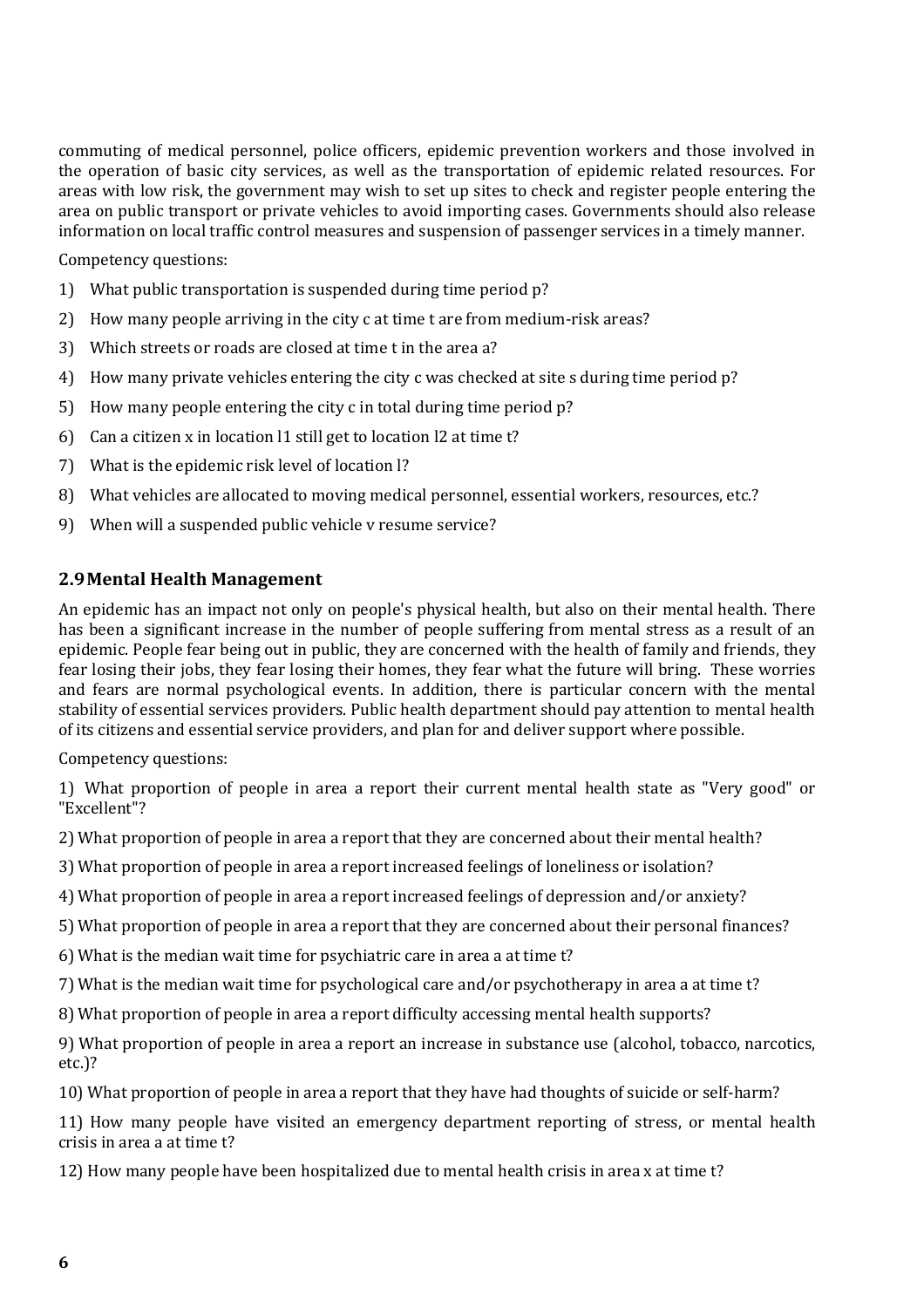13) Has there been an increase in the level of domestic violence in area a at time t reported by the police?

14) How there been an increase in the number of prescriptions for anti-depressants or anti-anxiety medication in area a during time period p?

15) What percentage of families have lost family members because of the epidemic in area a during time period t?

16) Has there been any increase in the number of people receiving mental counselling at area a at time t?

17) What is the rate of unemployment in area a at time t?

18) What proportion of healthcare workers report an increase in job-related stress in area a?

19) What proportion of healthcare workers report new onset of PTSD or PTSD-like symptoms in area a?

20) Has there been an increase in the rate of sick-time or short-term disability taken by healthcare workers due to job-related stress in area a?

#### **2.10 Food Poisoning Management**

One type of public health emergency is food poisoning. Public health departments shall monitor, analyze, predict and provide early warning of possible food poisoning incidents in cities and their risk factors. 

Once there is a food poisoning incident, the affected citizens should immediately contact a nearby hospital and report the location, time, the number of people poisoned, main clinical manifestations and poisonous food to the health department, so that the health department can investigate the cause and provide treatment. Public health departments shall classify food poisoning incidents and implement corresponding measures according to the severity and the number of people affected. The health department collects information on the occurrence, development and treatment of food poisoning incidents, monitors dynamic progress and performs real-time analysis to provide a basis for leaders to make decisions. The health department also organizes experts to formulate emergency strategies and preventive control measures for food poisoning events, and carries out impact evaluation. If it is suspected to be a wilful, man-made poisoning event, the public security department should be contacted in time to assist in the investigation.

Competency questions:

- 1) Where and when did the poisoning event e take place?
- 2) In the case of food poisoning at time t and location l, how many people were poisoned?
- 3) What is the poisoning symptom of the patient  $y$ ?
- 4) In the case of food poisoning at time t and location l, how many people showed mild symptoms of poisoning?
- 5) In the case of food poisoning at time t and location l, how many people showed severe symptoms of poisoning?
- 6) In the case of food poisoning at time t and location  $l$ , what food did person  $y$  eat?
- 7) In the case of food poisoning at time t and location l, which hospital were the poisoned people sent to?
- 8) In the case of food poisoning at time t and location l, is the poisoning event suspected to be human made?
- 9) Where did person y eat the food? Home? Restaurant? Street vendor?
- 10) If person  $y$  ate the food at home, where did they purchase it?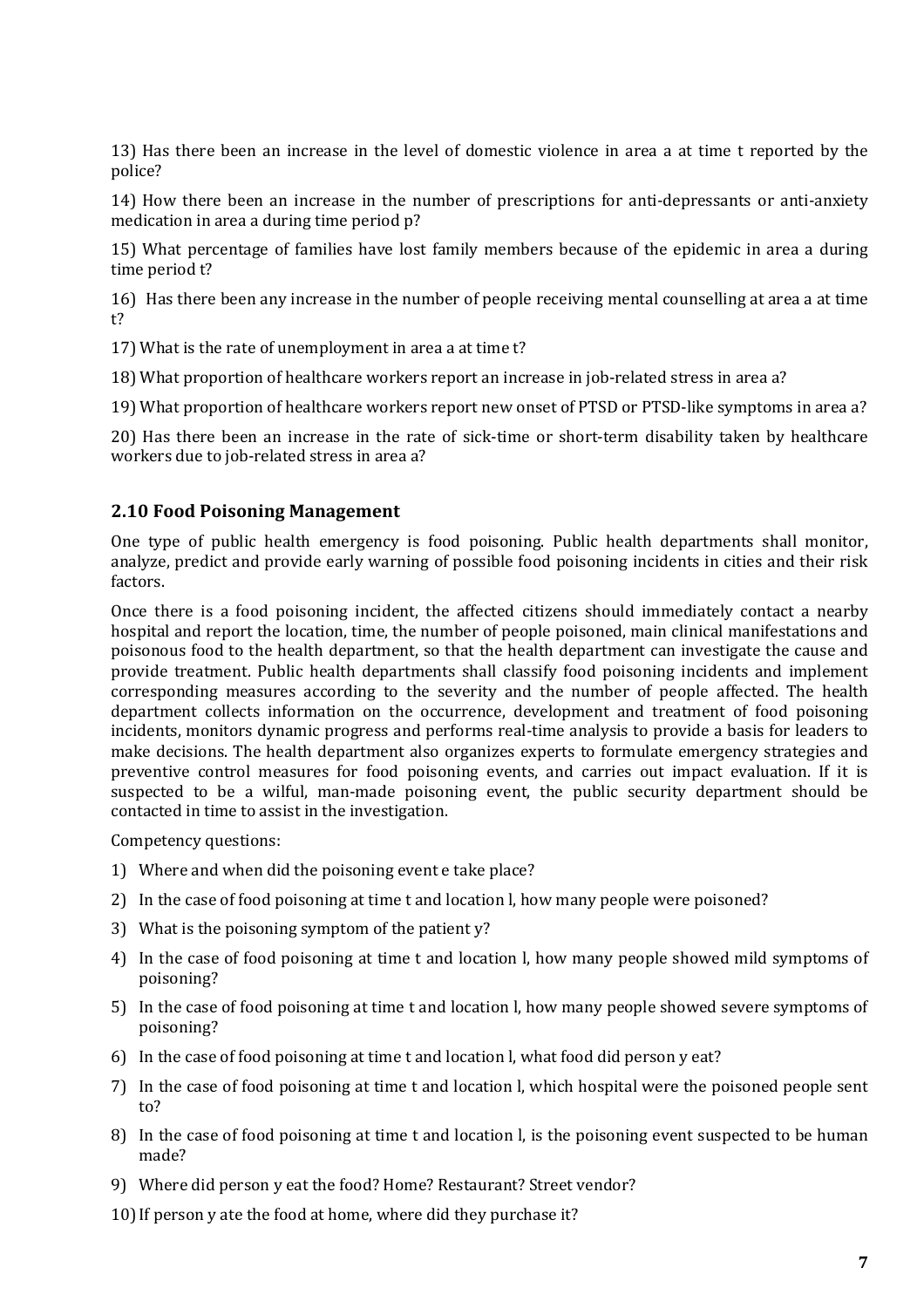#### **2.11 Drinking Water Pollution Management**

Contaminated drinking water is another type of public health emergency. It can be caused by polluting the source of the water, failures in its processing, or problems in its distribution, If the drinking water is contaminated, the public health department needs to first treat the affected citizens, and then cooperate with environmental protection department and water conservancy/distribution department to investigate major pollution sources and major pollutants. The analysis includes location and status of local water sources, the discharge of wastes by nearby enterprises, the use of pesticide fertilizers nearby and discharge of local sewage. It is necessary to check the environmental sanitation of the water supply company, the health status of the staff, whether the water supply pipe network is broken, etc. Depending on the investigation, the local government determines whether to suspend the water supply.

Once drinking water pollutants have been eliminated, the relevant hazardous factors have been effectively controlled, the water quality test results have met the national sanitary standards for drinking water and there are no further cases occur, then the water supply can be resumed.

Competency questions:

- 1) Where and when did the drinking water contamination event e take place?
- 2) In the case of water contamination at time t and location l, how many people were affected?
- 3) In the case of water contamination at time t and location  $l$ , how many people were taken to the hospital?
- 4) What is the common symptom of the affected citizen at time t and location I?
- 5) Which hospital were the affected person y sent to?
- 6) What company is responsible for the drinking water supply for the location  $\overline{a}$ ?
- 7) Are there health problems for employees at the drinking water supply company c?
- 8) Where is the source of the drinking water at location l?
- 9) Is there a biological, chemical or physical cause of the contamination of drinking water in the location l at time t?

#### **2.12 Emergency Medical Resource Management**

In an emergency, the public health department needs to allocate medical equipment and supplies. For example, the production, inventory, and distribution of PPE is critical for a respiratory disease pandemic. Severely affected cities may receive medical resources and supplies donated by other cities or even countries. Organizations need to inventory medical equipment and supplies, and distribute them as directed to meet the needs of front-line medical personnel. For example, the public health department tracks inventory of N95 masks, surgical masks, PPE, eye wares, gloves, and sanitizer in terms of "estimated number of days of PPE available" for hospitals and paramedic services. Different types of resources are suitable for different groups of people. For example, some types of masks are not suitable for use by medical personnel, but can be used for preventive purposes by citizens. Another task is to monitor bed usage and decide whether to allocate mobile hospitals and/or build new mobile, temporary or permanent hospitals.

Competency questions:

- 1) What is the available hospital capacity in area a at time t of acute care beds, ICU beds, Ventilators, etc.?
	- a) How many hospital beds does the hospital h have at time t?
	- b) How many hospital beds are occupied in the hospital h at time t?